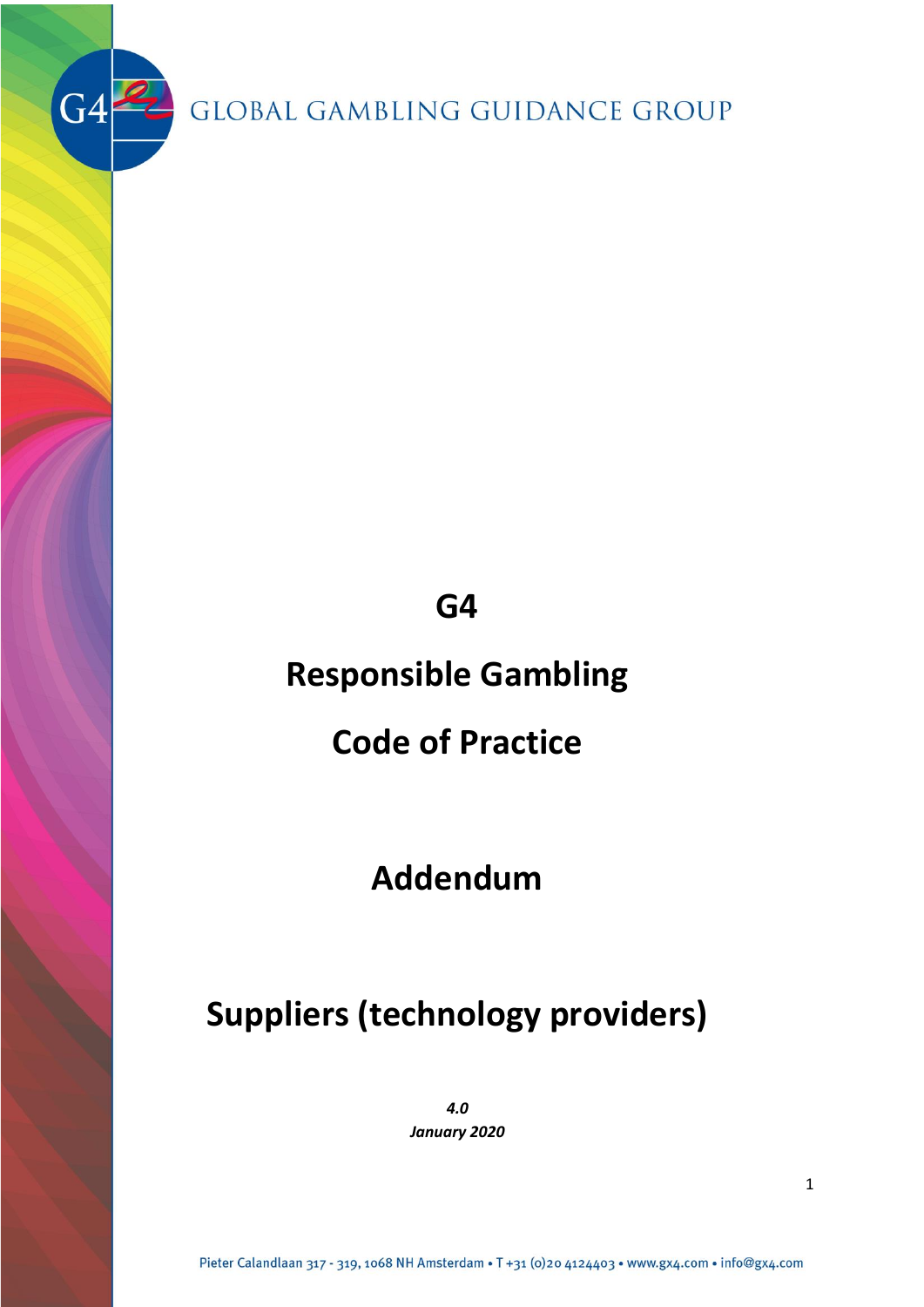

### **Index**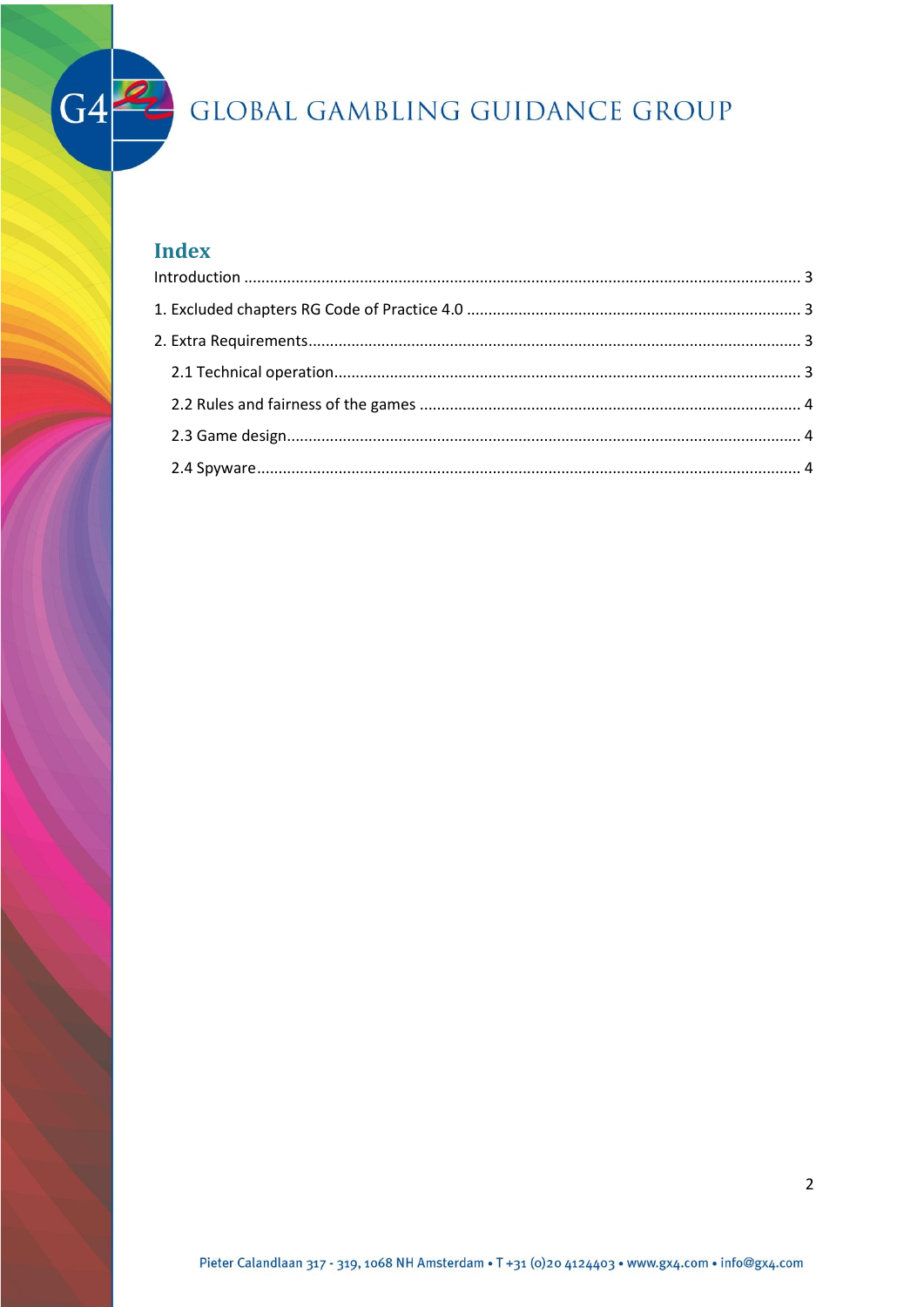#### <span id="page-2-0"></span>**Introduction**

This document is to be considered as an addendum to the G4 Responsible Gambling (RG) Code of Practice, January 2020 and is to be used as a guide only.

#### <span id="page-2-1"></span>**1. Excluded chapters RG Code of Practice 4.0**

G4 identifies Suppliers (technology providers) as a distinctive area of the gambling industry. Therefore, the following chapters of the G4 RG Code of Practice, are to be **excluded** from audits:

- 3.3 Credit Gambling
- 3.4 Money laundering
- 4.1 Age Verification/Know your Customer
- 4.2 VI Deposit page
- 4.2 VIII & IX Account history
- 4.4 Bonusses and incentives
- 4.7 Player account
- 4.8 VIP policy
- 6.7 Identifying problem gambling behaviour

#### <span id="page-2-2"></span>**2. Extra Requirements**

G4 identifies Suppliers (technology providers) as a distinctive area of the gambling industry. Therefore, the following chapters of the G4 RG Code of Practice, are to be **included** in audits:

#### <span id="page-2-3"></span>**2.1 Technical operation**

It is essential that players can trust the suppliers' technical system for fair games. The control system contains all the rules, terms and conditions and other matters displayed to a player and all internal controls for the proper conduct of (Internet) games. The supplier should make available to the player, if they ask for it, the documents that explain their control system, who has approved it and who is supervising it.

The supplier must have an independent third party gaming laboratory to review the functionality of gambling technology that is approved by the government, regulator and/or other appropriate authority, like G4.